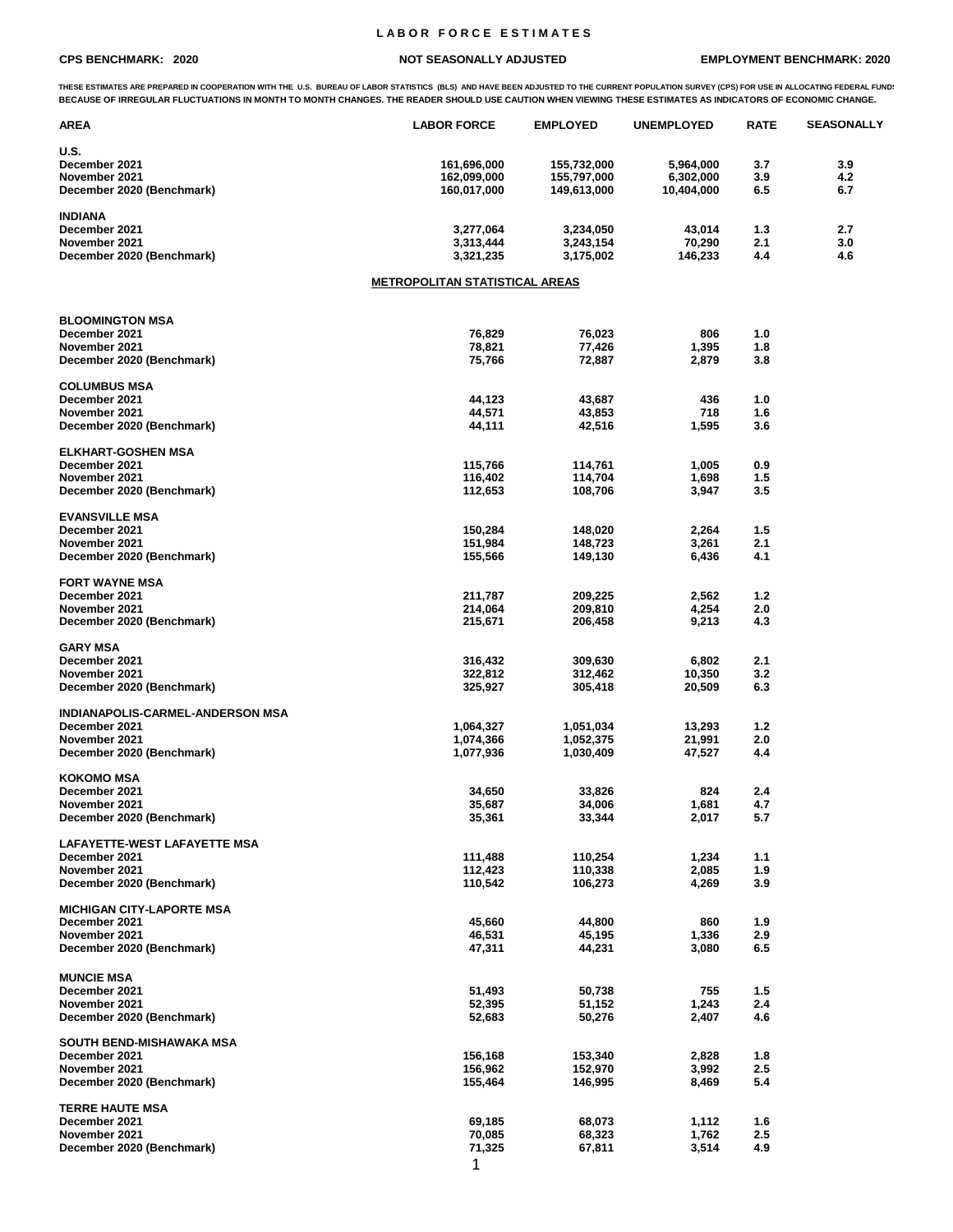| AREA                                           | <b>LABOR FORCE</b> | <b>EMPLOYED</b>  | <b>UNEMPLOYED</b> | <b>RATE</b>             |
|------------------------------------------------|--------------------|------------------|-------------------|-------------------------|
|                                                | <u>COUNTIES</u>    |                  |                   |                         |
| ADAMS                                          |                    |                  |                   |                         |
| December 2021                                  | 16,716             | 16,583           | 133               | 0.8                     |
| November 2021                                  | 16,745             | 16,511           | 234               | 1.4                     |
| December 2020 (Benchmark)                      | 16,924             | 16,483           | 441               | 2.6                     |
| ALLEN (FORT WAYNE MSA)                         |                    |                  |                   |                         |
| December 2021                                  | 180,817            | 178,531          | 2,286             | 1.3                     |
| November 2021                                  | 182,959            | 179,165          | 3,794             | 2.1                     |
| December 2020 (Benchmark)                      | 184,261            | 176,045          | 8,216             | 4.5                     |
| BARTHOLOMEW (COLUMBUS MSA)                     |                    |                  |                   |                         |
| December 2021                                  | 44,123             | 43,687           | 436               | 1.0                     |
| November 2021                                  | 44,571             | 43,853           | 718               | 1.6                     |
| December 2020 (Benchmark)                      | 44,111             | 42,516           | 1,595             | 3.6                     |
| BENTON (LAFAYETTE-WEST LAFAYETTE MSA)          |                    |                  |                   |                         |
| December 2021                                  | 4,439              | 4,397            | 42                | 0.9                     |
| November 2021                                  | 4,384              | 4,313            | 71                | 1.6                     |
| December 2020 (Benchmark)                      | 4,478              | 4,329            | 149               | 3.3                     |
| <b>BLACKFORD</b>                               |                    |                  |                   |                         |
| December 2021                                  | 4,664              | 4,601            | 63                | 1.4                     |
| November 2021                                  | 4,707              | 4,603            | 104               | 2.2                     |
| December 2020 (Benchmark)                      | 4,820              | 4,614            | 206               | 4.3                     |
| BOONE (INDIANAPOLIS-CARMEL-ANDERSON MSA)       |                    |                  |                   |                         |
| December 2021                                  | 36,253             | 35,978           | 275               | 0.8                     |
| November 2021                                  | 36,422             | 35,949           | 473<br>959        | 1.3<br>2.6              |
| December 2020 (Benchmark)                      | 36,280             | 35,321           |                   |                         |
| BROWN (INDIANAPOLIS-CARMEL-ANDERSON MSA)       |                    |                  |                   |                         |
| December 2021                                  | 7,581              | 7,490            | 91                | 1.2                     |
| November 2021                                  | 7,648              | 7,507            | 141<br>292        | 1.8<br>3.8              |
| December 2020 (Benchmark)                      | 7,612              | 7,320            |                   |                         |
| CARROLL (LAFAYETTE-WEST LAFAYETTE MSA)         |                    |                  |                   |                         |
| December 2021<br>November 2021                 | 9,998              | 9,884            | 114<br>179        | 1.1<br>1.8              |
| December 2020 (Benchmark)                      | 9,968<br>9,947     | 9,789<br>9,629   | 318               | 3.2                     |
|                                                |                    |                  |                   |                         |
| <b>CASS</b>                                    |                    |                  |                   |                         |
| December 2021<br>November 2021                 | 16,788<br>16,972   | 16,545<br>16,593 | 243<br>379        | 1.4<br>$2.2\phantom{0}$ |
| December 2020 (Benchmark)                      | 17,315             | 16,631           | 684               | 4.0                     |
|                                                |                    |                  |                   |                         |
| <b>CLARK (LOUISVILLE MSA)</b><br>December 2021 |                    |                  |                   | 1.2                     |
| November 2021                                  | 60,616<br>61,303   | 59,887<br>60,122 | 729<br>1,181      | 1.9                     |
| December 2020 (Benchmark)                      | 60,623             | 58,052           | 2,571             | 4.2                     |
|                                                |                    |                  |                   |                         |
| <b>CLAY (TERRE HAUTE MSA)</b><br>December 2021 | 11,133             | 10,982           | 151               | 1.4                     |
| November 2021                                  | 11,252             | 11,006           | 246               | 2.2                     |
| December 2020 (Benchmark)                      | 11,463             | 10,949           | 514               | 4.5                     |
|                                                |                    |                  |                   |                         |
| <b>CLINTON</b><br>December 2021                | 16,876             | 16,709           | 167               | 1.0                     |
| November 2021                                  | 16,932             | 16,651           | 281               | 1.7                     |
| December 2020 (Benchmark)                      | 17,138             | 16,567           | 571               | 3.3                     |
| CRAWFORD                                       |                    |                  |                   |                         |
| December 2021                                  | 4,690              | 4,625            | 65                | 1.4                     |
| November 2021                                  | 4,753              | 4,653            | 100               | 2.1                     |
| December 2020 (Benchmark)                      | 4,803              | 4,583            | 220               | 4.6                     |
| <b>DAVIESS</b>                                 |                    |                  |                   |                         |
| December 2021                                  | 16,486             | 16,346           | 140               | 0.8                     |
| November 2021                                  | 16,406             | 16,178           | 228               | 1.4                     |
| December 2020 (Benchmark)                      | 16,800             | 16,383           | 417               | 2.5                     |
| DEARBORN (CINCINNATI MSA)                      |                    |                  |                   |                         |
| December 2021                                  | 24,972             | 24,689           | 283               | 1.1                     |
| November 2021                                  | 25,331             | 24,878           | 453               | 1.8                     |
| December 2020 (Benchmark)                      | 24,970             | 23,995           | 975               | 3.9                     |
| <b>DECATUR</b>                                 |                    |                  |                   |                         |
| December 2021                                  | 14,761             | 14,604           | 157               | 1.1                     |
| November 2021                                  | 14,766             | 14,528           | 238               | 1.6                     |
| December 2020 (Benchmark)                      | 14,943             | 14,428           | 515               | 3.4                     |
| <b>DEKALB</b>                                  |                    |                  |                   |                         |
| December 2021                                  | 21,673             | 21,468           | 205               | 0.9                     |
| November 2021                                  | 21,826             | 21,490           | 336               | 1.5                     |
| December 2020 (Benchmark)                      | 21,953             | 21,205           | 748               | 3.4                     |
|                                                |                    |                  |                   |                         |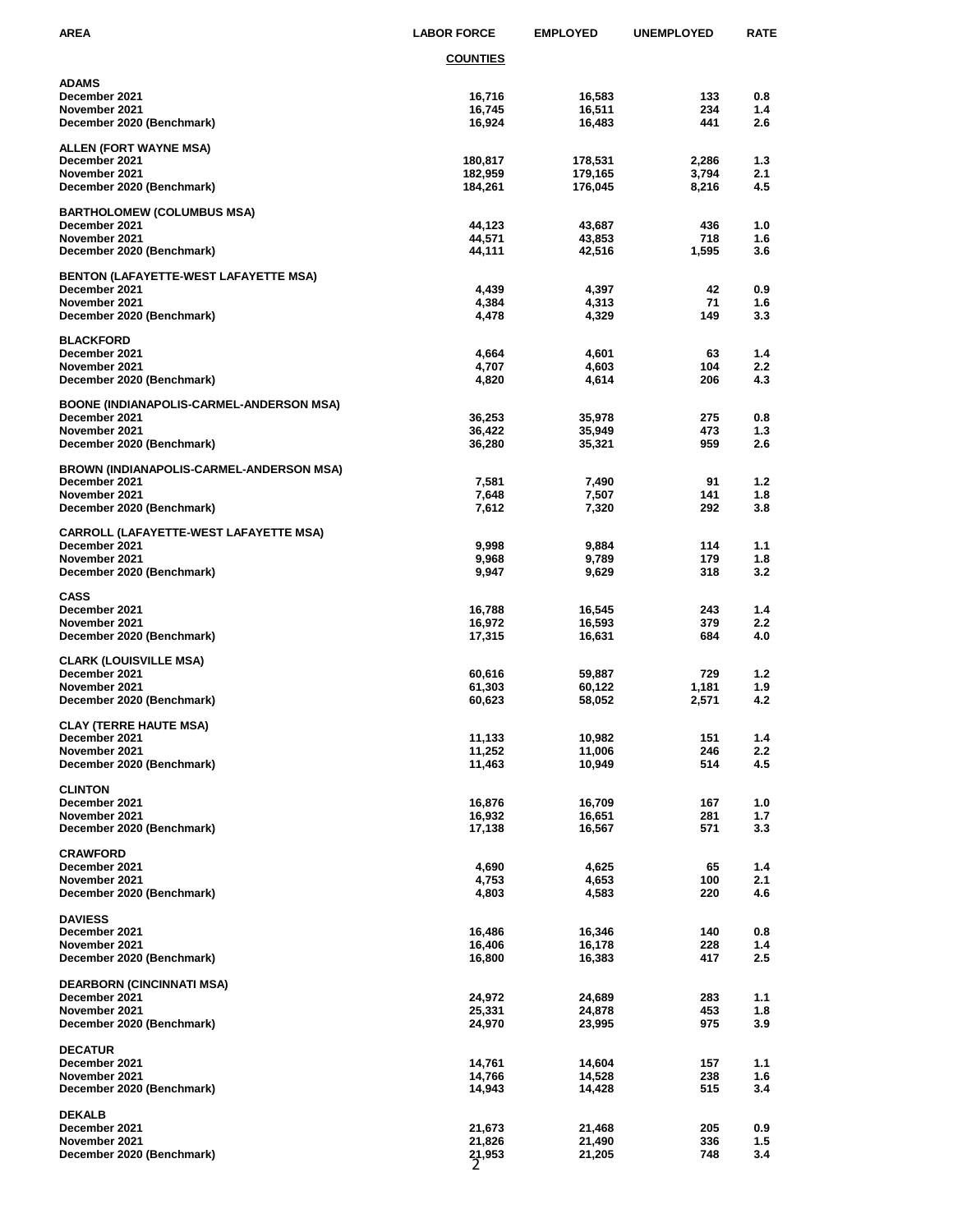| AREA                                                         | <b>LABOR FORCE</b> | <b>EMPLOYED</b>    | <b>UNEMPLOYED</b> | <b>RATE</b> |
|--------------------------------------------------------------|--------------------|--------------------|-------------------|-------------|
| <b>DELAWARE (MUNCIE MSA)</b>                                 |                    |                    |                   |             |
| December 2021                                                | 51,493             | 50,738             | 755               | 1.5         |
| November 2021                                                | 52,395             | 51,152             | 1,243             | 2.4         |
| December 2020 (Benchmark)                                    | 52,683             | 50,276             | 2,407             | 4.6         |
| <b>DUBOIS</b>                                                |                    |                    |                   |             |
| December 2021                                                | 21,954             | 21,784             | 170               | 0.8         |
| November 2021<br>December 2020 (Benchmark)                   | 21,843<br>22,759   | 21,554<br>22,052   | 289<br>707        | 1.3<br>3.1  |
|                                                              |                    |                    |                   |             |
| <b>ELKHART (ELKHART-GOSHEN MSA)</b>                          |                    |                    |                   |             |
| December 2021                                                | 115,766            | 114,761            | 1,005             | 0.9         |
| November 2021                                                | 116,402<br>112,653 | 114,704<br>108,706 | 1,698             | 1.5<br>3.5  |
| December 2020 (Benchmark)                                    |                    |                    | 3,947             |             |
| <b>FAYETTE</b>                                               |                    |                    |                   |             |
| December 2021                                                | 8,395              | 8,229              | 166               | 2.0         |
| November 2021                                                | 8,536              | 8,293<br>7,808     | 243<br>464        | 2.8<br>5.6  |
| December 2020 (Benchmark)                                    | 8,272              |                    |                   |             |
| <b>FLOYD (LOUISVILLE MSA)</b>                                |                    |                    |                   |             |
| December 2021                                                | 40,970             | 40,557             | 413               | 1.0         |
| November 2021                                                | 41,376             | 40,693             | 683               | 1.7         |
| December 2020 (Benchmark)                                    | 40,836             | 39,342             | 1,494             | 3.7         |
| <b>FOUNTAIN</b>                                              |                    |                    |                   |             |
| December 2021                                                | 7,666              | 7,592              | 74                | 1.0         |
| November 2021                                                | 7,698              | 7,568              | 130               | 1.7         |
| December 2020 (Benchmark)                                    | 7,788              | 7,514              | 274               | 3.5         |
| <b>FRANKLIN</b>                                              |                    |                    |                   |             |
| December 2021                                                | 11,207             | 11,095             | 112               | 1.0         |
| November 2021                                                | 11,283             | 11,099             | 184               | 1.6         |
| December 2020 (Benchmark)                                    | 11,371             | 11,002             | 369               | 3.2         |
| <b>FULTON</b>                                                |                    |                    |                   |             |
| December 2021                                                | 9,239              | 9,115              | 124               | 1.3         |
| November 2021<br>December 2020 (Benchmark)                   | 9,291<br>9,686     | 9,099<br>9,288     | 192<br>398        | 2.1<br>4.1  |
|                                                              |                    |                    |                   |             |
| <b>GIBSON</b>                                                |                    |                    |                   |             |
| December 2021<br>November 2021                               | 19,102             | 18,923<br>18,955   | 179<br>287        | 0.9<br>1.5  |
| December 2020 (Benchmark)                                    | 19,242<br>19,619   | 19,040             | 579               | 3.0         |
|                                                              |                    |                    |                   |             |
| <b>GRANT</b>                                                 |                    |                    |                   |             |
| December 2021<br>November 2021                               | 31,025<br>31,599   | 30,596<br>30,877   | 429<br>722        | 1.4<br>2.3  |
| December 2020 (Benchmark)                                    | 31,930             | 30,649             | 1,281             | 4.0         |
|                                                              |                    |                    |                   |             |
| <b>GREENE</b><br>December 2021                               | 13,305             | 13,124             | 181               | 1.4         |
| November 2021                                                | 13,472             | 13,185             | 287               | 2.1         |
| December 2020 (Benchmark)                                    | 13,296             | 12,758             | 538               | 4.0         |
|                                                              |                    |                    |                   |             |
| HAMILTON (INDIANAPOLIS-CARMEL-ANDERSON MSA)<br>December 2021 | 185,329            | 183,873            | 1,456             | 0.8         |
| November 2021                                                | 186,603            | 184,114            | 2,489             | 1.3         |
| December 2020 (Benchmark)                                    | 185,662            | 180,273            | 5,389             | 2.9         |
| HANCOCK (INDIANAPOLIS-CARMEL-ANDERSON MSA)                   |                    |                    |                   |             |
| December 2021                                                | 40,567             | 40,171             | 396               | 1.0         |
| November 2021                                                | 40,824             | 40,165             | 659               | 1.6         |
| December 2020 (Benchmark)                                    | 40,783             | 39,430             | 1,353             | 3.3         |
| <b>HARRISON (LOUISVILLE MSA)</b>                             |                    |                    |                   |             |
| December 2021                                                | 19,880             | 19,679             | 201               | 1.0         |
| November 2021                                                | 20,061             | 19,736             | 325               | 1.6         |
| December 2020 (Benchmark)                                    | 19,784             | 19,093             | 691               | 3.5         |
| HENDRICKS (INDIANAPOLIS-CARMEL-ANDERSON MSA)                 |                    |                    |                   |             |
| December 2021                                                | 90,210             | 89,399             | 811               | 0.9         |
| November 2021                                                | 90,881             | 89,516             | 1,365             | 1.5         |
| December 2020 (Benchmark)                                    | 90,534             | 87,675             | 2,859             | 3.2         |
| <b>HENRY</b>                                                 |                    |                    |                   |             |
| December 2021                                                | 21,312             | 21,027             | 285               | 1.3         |
| November 2021                                                | 21,523             | 21,062             | 461               | 2.1         |
| December 2020 (Benchmark)                                    | 21,832             | 20,963             | 869               | 4.0         |
| HOWARD (KOKOMO MSA)                                          |                    |                    |                   |             |
| December 2021                                                | 34,650             | 33,826             | 824               | 2.4         |
| November 2021                                                | 35,687             | 34,006             | 1,681             | 4.7         |
| December 2020 (Benchmark)                                    | 35,361             | 33,344             | 2,017             | 5.7         |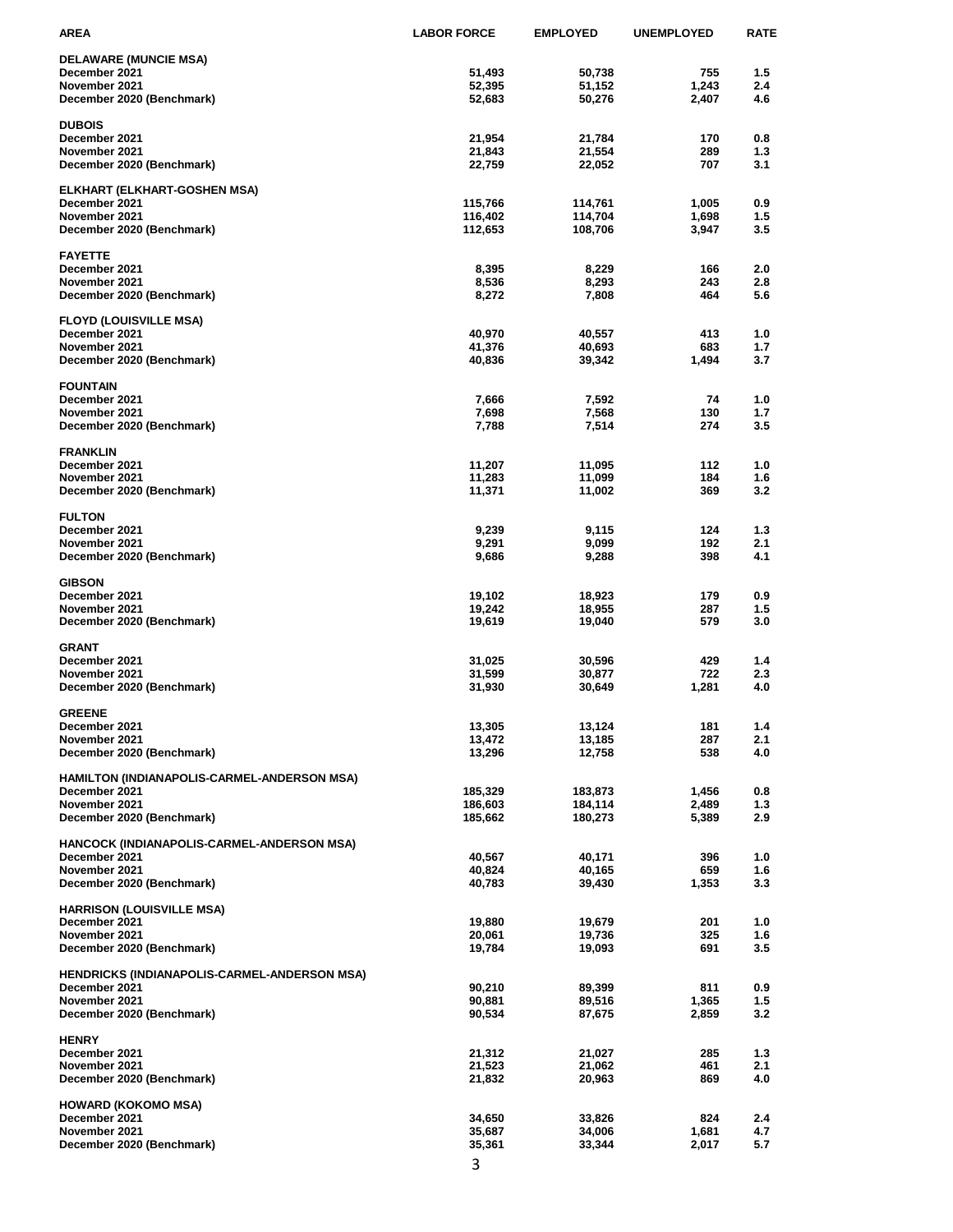| AREA                                              | <b>LABOR FORCE</b> | <b>EMPLOYED</b> | <b>UNEMPLOYED</b> | <b>RATE</b> |
|---------------------------------------------------|--------------------|-----------------|-------------------|-------------|
| <b>HUNTINGTON</b>                                 |                    |                 |                   |             |
| December 2021                                     | 17,767             | 17,598          | 169               | 1.0         |
| November 2021                                     | 18,010             | 17,729          | 281               | 1.6         |
| December 2020 (Benchmark)                         | 17,994             | 17,389          | 605               | 3.4         |
|                                                   |                    |                 |                   |             |
| <b>JACKSON</b>                                    |                    |                 |                   |             |
| December 2021                                     | 23,143             | 22,907          | 236               | 1.0         |
| November 2021                                     | 23,310             | 22,917          | 393               | 1.7         |
| December 2020 (Benchmark)                         | 23,357             | 22,539          | 818               | 3.5         |
|                                                   |                    |                 |                   |             |
| JASPER (GARY MSA)<br>December 2021                | 15,186             | 14,981          | 205               | 1.3         |
| November 2021                                     | 15,275             | 14,968          | 307               | 2.0         |
| December 2020 (Benchmark)                         | 15,497             | 14,913          | 584               | 3.8         |
|                                                   |                    |                 |                   |             |
| JAY                                               |                    |                 |                   |             |
| December 2021                                     | 8,776              | 8,679           | 97                | 1.1         |
| November 2021                                     | 8,785              | 8,639           | 146               | 1.7         |
| December 2020 (Benchmark)                         | 8,779              | 8,507           | 272               | 3.1         |
|                                                   |                    |                 |                   |             |
| <b>JEFFERSON</b>                                  |                    |                 |                   |             |
| December 2021                                     | 14,536             | 14,371          | 165               | 1.1         |
| November 2021                                     | 14,702             | 14,432          | 270               | 1.8         |
| December 2020 (Benchmark)                         | 14,972             | 14,367          | 605               | 4.0         |
|                                                   |                    |                 |                   |             |
| <b>JENNINGS</b>                                   |                    |                 |                   |             |
| December 2021                                     | 13,208             | 13,021          | 187               | 1.4         |
| November 2021                                     | 13,339             | 13,057          | 282               | 2.1         |
| December 2020 (Benchmark)                         | 13,642             | 13,023          | 619               | 4.5         |
|                                                   |                    |                 |                   |             |
| JOHNSON (INDIANAPOLIS-CARMEL-ANDERSON MSA)        |                    |                 |                   |             |
| December 2021                                     | 82,670             | 81,901          | 769               | 0.9         |
| November 2021                                     | 83,208             | 81,922          | 1,286             | 1.5         |
| December 2020 (Benchmark)                         | 83,130             | 80,386          | 2,744             | 3.3         |
|                                                   |                    |                 |                   |             |
| KNOX                                              |                    |                 |                   |             |
| December 2021                                     | 18,172             | 17,986          | 186               | 1.0         |
| November 2021                                     | 18,179             | 17,869          | 310               | 1.7         |
| December 2020 (Benchmark)                         | 18,530             | 17,871          | 659               | 3.6         |
|                                                   |                    |                 |                   |             |
| KOSCIUSKO                                         |                    |                 |                   |             |
| December 2021                                     | 39,771             | 39,385          | 386<br>641        | 1.0         |
| November 2021                                     | 40,103             | 39,462          |                   | 1.6<br>3.5  |
| December 2020 (Benchmark)                         | 41,268             | 39,810          | 1,458             |             |
| <b>LAGRANGE</b>                                   |                    |                 |                   |             |
| December 2021                                     | 20,468             | 20,325          | 143               | 0.7         |
| November 2021                                     | 20,508             | 20,257          | 251               | 1.2         |
| December 2020 (Benchmark)                         | 19,511             | 19,004          | 507               | 2.6         |
|                                                   |                    |                 |                   |             |
| LAKE (GARY MSA)                                   |                    |                 |                   |             |
| December 2021                                     | 213,848            | 208,517         | 5,331             | 2.5         |
| November 2021                                     | 218,640            | 210,599         | 8,041             | 3.7         |
| December 2020 (Benchmark)                         | 221,349            | 205,543         | 15,806            | 7.1         |
|                                                   |                    |                 |                   |             |
| LA PORTE (MICHIGAN CITY-LAPORTE MSA)              |                    |                 |                   |             |
| December 2021                                     | 45,660             | 44,800          | 860               | 1.9         |
| November 2021                                     | 46,531             | 45,195          | 1,336             | 2.9         |
| December 2020 (Benchmark)                         | 47,311             | 44,231          | 3,080             | 6.5         |
|                                                   |                    |                 |                   |             |
| <b>LAWRENCE</b>                                   |                    |                 |                   |             |
| December 2021                                     | 20,360             | 20,091          | 269               | 1.3         |
| November 2021                                     | 20,755             | 20,327          | 428               | 2.1         |
| December 2020 (Benchmark)                         | 20,441             | 19,544          | 897               | 4.4         |
|                                                   |                    |                 |                   |             |
| <b>MADISON (INDIANAPOLIS-CARMEL-ANDERSON MSA)</b> |                    |                 |                   |             |
| December 2021                                     | 57,935             | 57,081          | 854               | 1.5         |
| November 2021                                     | 58,472             | 57,060          | 1,412             | 2.4         |
| December 2020 (Benchmark)                         | 58,940             | 56,047          | 2,893             | 4.9         |
|                                                   |                    |                 |                   |             |
| MARION (INDIANAPOLIS-CARMEL-ANDERSON MSA)         |                    |                 |                   |             |
| December 2021                                     | 488,610            | 480,771         | 7,839             | 1.6         |
| November 2021                                     | 494,665            | 481,806         | 12,859            | 2.6         |
| December 2020 (Benchmark)                         | 499,320            | 470,959         | 28,361            | 5.7         |
|                                                   |                    |                 |                   |             |
| <b>MARSHALL</b>                                   |                    |                 |                   |             |
| December 2021                                     | 22,352             | 22,142          | 210               | 0.9         |
| November 2021                                     | 22,438             | 22,073          | 365               | 1.6         |
| December 2020 (Benchmark)                         | 22,535             | 21,757          | 778               | 3.5         |
|                                                   |                    |                 |                   |             |
| <b>MARTIN</b>                                     |                    |                 |                   |             |
| December 2021                                     | 5,351              | 5,302           | 49                | 0.9         |
| November 2021                                     | 5,344              | 5,263           | 81                | 1.5         |
| December 2020 (Benchmark)                         | 5,506              | 5,332           | 174               | 3.2         |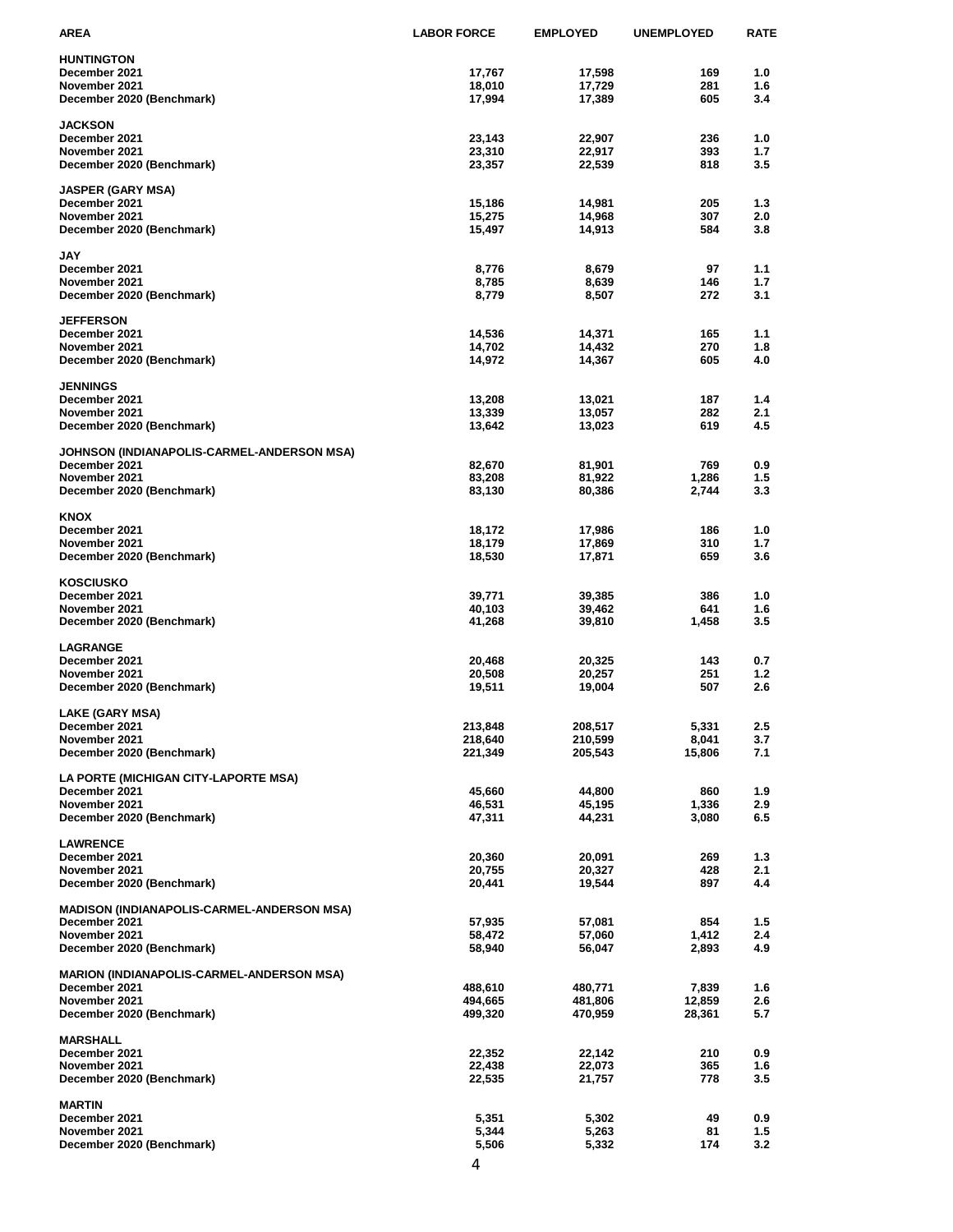| AREA                                             | <b>LABOR FORCE</b> | <b>EMPLOYED</b>  | <b>UNEMPLOYED</b> | RATE       |
|--------------------------------------------------|--------------------|------------------|-------------------|------------|
| MIAMI                                            |                    |                  |                   |            |
| December 2021                                    | 14,427             | 14,174           | 253               | 1.8        |
| November 2021                                    | 14,674             | 14,224           | 450               | 3.1        |
| December 2020 (Benchmark)                        | 14,788             | 14,095           | 693               | 4.7        |
|                                                  |                    |                  |                   |            |
| <b>MONROE (BLOOMINGTON MSA)</b><br>December 2021 | 67,864             |                  | 679               | 1.0        |
| November 2021                                    | 69,663             | 67,185<br>68,465 | 1,198             | 1.7        |
| December 2020 (Benchmark)                        | 66,854             | 64,381           | 2,473             | 3.7        |
|                                                  |                    |                  |                   |            |
| <b>MONTGOMERY</b>                                |                    |                  |                   |            |
| December 2021                                    | 18,093             | 17,914           | 179               | 1.0        |
| November 2021                                    | 18,271             | 17,981           | 290               | 1.6        |
| December 2020 (Benchmark)                        | 18,491             | 17,881           | 610               | 3.3        |
|                                                  |                    |                  |                   |            |
| MORGAN (INDIANAPOLIS-CARMEL-ANDERSON MSA)        |                    |                  |                   |            |
| December 2021<br>November 2021                   | 35,961             | 35,582           | 379<br>605        | 1.1<br>1.7 |
| December 2020 (Benchmark)                        | 36,204<br>36,125   | 35,599<br>34,885 | 1,240             | 3.4        |
|                                                  |                    |                  |                   |            |
| NEWTON (GARY MSA)                                |                    |                  |                   |            |
| December 2021                                    | 6,467              | 6,374            | 93                | 1.4        |
| November 2021                                    | 6,505              | 6,362            | 143               | 2.2        |
| December 2020 (Benchmark)                        | 6,609              | 6,339            | 270               | 4.1        |
|                                                  |                    |                  |                   |            |
| <b>NOBLE</b>                                     |                    |                  |                   |            |
| December 2021                                    | 21,427             | 21,183           | 244               | 1.1        |
| November 2021                                    | 21,494             | 21,075           | 419               | 1.9        |
| December 2020 (Benchmark)                        | 22,313             | 21,442           | 871               | 3.9        |
| OHIO (CINCINNATI MSA)                            |                    |                  |                   |            |
| December 2021                                    | 3,104              | 3,075            | 29                | 0.9        |
| November 2021                                    | 3,153              | 3,106            | 47                | 1.5        |
| December 2020 (Benchmark)                        | 3,103              | 2,981            | 122               | 3.9        |
|                                                  |                    |                  |                   |            |
| <b>ORANGE</b>                                    |                    |                  |                   |            |
| December 2021                                    | 8,204              | 8,074            | 130               | 1.6        |
| November 2021                                    | 8,158              | 7,948            | 210               | 2.6        |
| December 2020 (Benchmark)                        | 8,299              | 7,844            | 455               | 5.5        |
|                                                  |                    |                  |                   |            |
| OWEN (BLOOMINGTON MSA)                           |                    |                  |                   |            |
| December 2021<br>November 2021                   | 8,965<br>9,158     | 8,838<br>8,961   | 127<br>197        | 1.4<br>2.2 |
| December 2020 (Benchmark)                        | 8,912              | 8,506            | 406               | 4.6        |
|                                                  |                    |                  |                   |            |
| <b>PARKE</b>                                     |                    |                  |                   |            |
| December 2021                                    | 6,801              | 6,720            | 81                | 1.2        |
| November 2021                                    | 6,823              | 6,701            | 122               | 1.8        |
| December 2020 (Benchmark)                        | 6,884              | 6,637            | 247               | 3.6        |
|                                                  |                    |                  |                   |            |
| PERRY                                            |                    |                  |                   |            |
| December 2021                                    | 8,683              | 8,579            | 104               | 1.2        |
| November 2021                                    | 8,735              | 8,574            | 161               | 1.8        |
| December 2020 (Benchmark)                        | 9,034              | 8,674            | 360               | 4.0        |
| <b>PIKE</b>                                      |                    |                  |                   |            |
| December 2021                                    | 5,756              | 5,677            | 79                | 1.4        |
| November 2021                                    | 5,754              | 5,639            | 115               | 2.0        |
| December 2020 (Benchmark)                        | 6,303              | 6,078            | 225               | 3.6        |
|                                                  |                    |                  |                   |            |
| PORTER (GARY MSA)                                |                    |                  |                   |            |
| December 2021                                    | 80,931             | 79,758           | 1,173             | 1.4        |
| November 2021                                    | 82,392             | 80,533           | 1,859             | 2.3        |
| December 2020 (Benchmark)                        | 82,472             | 78,623           | 3,849             | 4.7        |
|                                                  |                    |                  |                   |            |
| POSEY (EVANSVILLE MSA)<br>December 2021          | 12,483             | 12,359           | 124               | 1.0        |
| November 2021                                    | 12,553             | 12,355           | 198               | 1.6        |
| December 2020 (Benchmark)                        | 12,925             | 12,523           | 402               | 3.1        |
|                                                  |                    |                  |                   |            |
| PULASKI                                          |                    |                  |                   |            |
| December 2021                                    | 6,210              | 6,135            | 75                | 1.2        |
| November 2021                                    | 6,194              | 6,081            | 113               | 1.8        |
| December 2020 (Benchmark)                        | 6,418              | 6,188            | 230               | 3.6        |
|                                                  |                    |                  |                   |            |
| PUTNAM (INDIANAPOLIS-CARMEL-ANDERSON MSA)        |                    |                  |                   |            |
| December 2021                                    | 16,334             | 16,167           | 167               | 1.0        |
| November 2021<br>December 2020 (Benchmark)       | 16,422<br>16,514   | 16,134<br>15,896 | 288<br>618        | 1.8<br>3.7 |
|                                                  |                    |                  |                   |            |
| <b>RANDOLPH</b>                                  |                    |                  |                   |            |
| December 2021                                    | 11,922             | 11,801           | 121               | 1.0        |
| November 2021                                    | 11,947             | 11,749           | 198               | 1.7        |
| December 2020 (Benchmark)                        | 11,166             | 10,727           | 439               | 3.9        |
|                                                  |                    |                  |                   |            |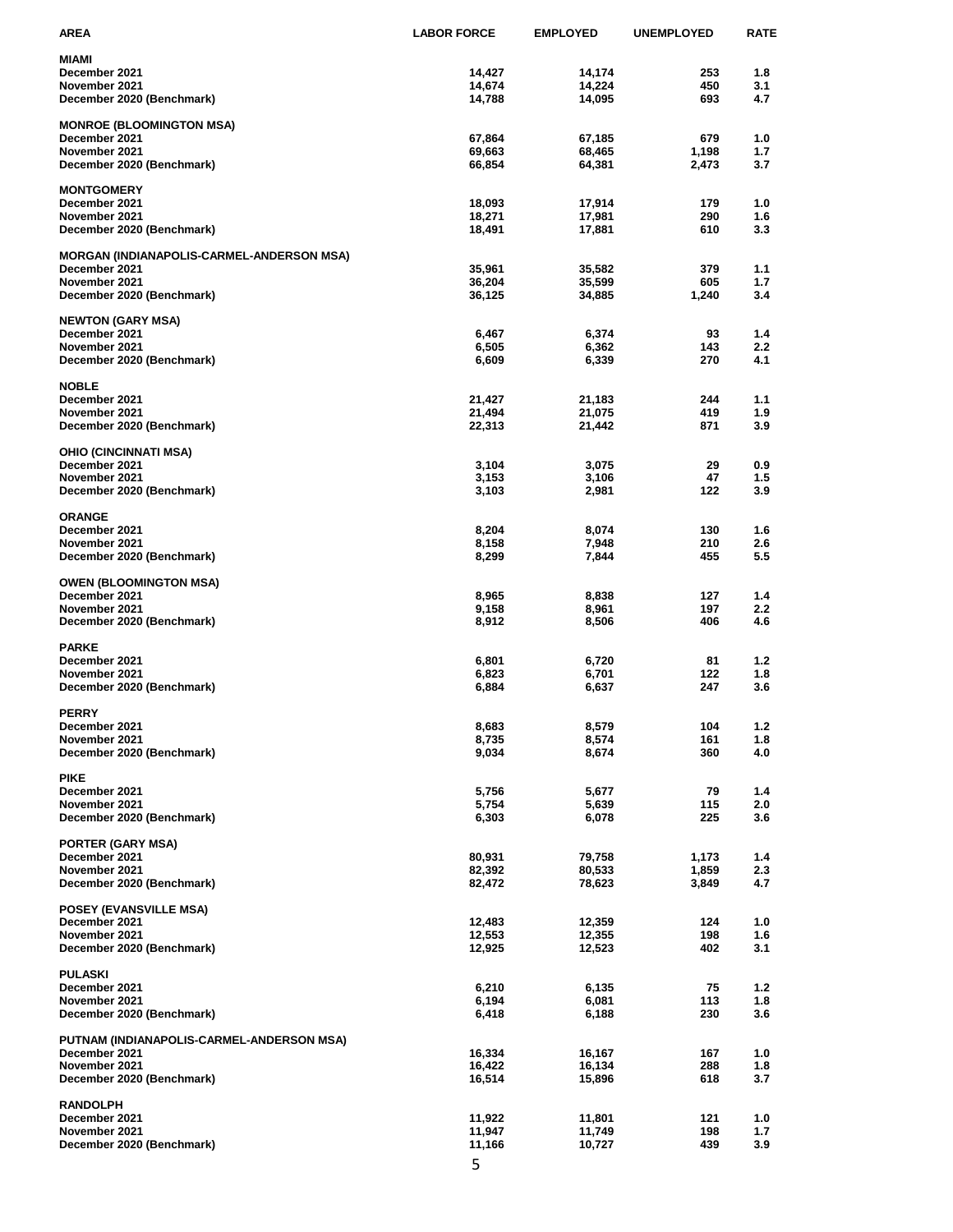| AREA                                      | <b>LABOR FORCE</b> | <b>EMPLOYED</b>  | <b>UNEMPLOYED</b> | <b>RATE</b> |
|-------------------------------------------|--------------------|------------------|-------------------|-------------|
| RIPLEY                                    |                    |                  |                   |             |
| December 2021                             | 13,328             | 13,187           | 141               | 1.1         |
| November 2021                             | 13,411             | 13,184           | 227               | 1.7         |
| December 2020 (Benchmark)                 | 13,778             | 13,321           | 457               | 3.3         |
|                                           |                    |                  |                   |             |
| <b>RUSH</b><br>December 2021              |                    |                  | 89                | 1.0         |
| November 2021                             | 8,811<br>8,759     | 8,722<br>8,601   | 158               | 1.8         |
| December 2020 (Benchmark)                 | 8,866              | 8,557            | 309               | 3.5         |
|                                           |                    |                  |                   |             |
| SAINT JOSEPH (SOUTH BEND-MISHAWAKA MSA)   |                    |                  |                   |             |
| December 2021                             | 132,248            | 130,346          | 1,902             | 1.4         |
| November 2021                             | 133,359            | 130,274          | 3,085             | 2.3         |
| December 2020 (Benchmark)                 | 131,271            | 124,278          | 6,993             | 5.3         |
|                                           |                    |                  |                   |             |
| SCOTT (LOUISVILLE MSA)                    |                    |                  |                   |             |
| December 2021                             | 10,287             | 10,137           | 150               | 1.5         |
| November 2021                             | 10,413             | 10,165           | 248               | 2.4         |
| December 2020 (Benchmark)                 | 10,310             | 9,839            | 471               | 4.6         |
| SHELBY (INDIANAPOLIS-CARMEL-ANDERSON MSA) |                    |                  |                   |             |
| December 2021                             | 22,877             | 22,621           | 256               | 1.1         |
| November 2021                             | 23,017             | 22,603           | 414               | 1.8         |
| December 2020 (Benchmark)                 | 23,036             | 22,217           | 819               | 3.6         |
|                                           |                    |                  |                   |             |
| <b>SPENCER</b>                            |                    |                  |                   |             |
| December 2021                             | 10,069             | 9,960            | 109               | 1.1         |
| November 2021                             | 10,144             | 9,974            | 170               | 1.7         |
| December 2020 (Benchmark)                 | 10,022             | 9,661            | 361               | 3.6         |
|                                           |                    |                  |                   |             |
| <b>STARKE</b><br>December 2021            |                    | 9,134            | 146               |             |
| November 2021                             | 9,280<br>9,386     | 9,155            | 231               | 1.6<br>2.5  |
| December 2020 (Benchmark)                 | 9,785              | 9,273            | 512               | 5.2         |
|                                           |                    |                  |                   |             |
| <b>STEUBEN</b>                            |                    |                  |                   |             |
| December 2021                             | 19,568             | 19,393           | 175               | 0.9         |
| November 2021                             | 20,037             | 19,734           | 303               | 1.5         |
| December 2020 (Benchmark)                 | 19,678             | 19,026           | 652               | 3.3         |
|                                           |                    |                  |                   |             |
| SULLIVAN (TERRE HAUTE MSA)                |                    |                  |                   |             |
| December 2021<br>November 2021            | 7,663<br>7,701     | 7,543<br>7,518   | 120<br>183        | 1.6<br>2.4  |
| December 2020 (Benchmark)                 | 7,918              | 7,565            | 353               | 4.5         |
|                                           |                    |                  |                   |             |
| <b>SWITZERLAND</b>                        |                    |                  |                   |             |
| December 2021                             | 4,597              | 4,541            | 56                | 1.2         |
| November 2021                             | 4,659              | 4,569            | 90                | 1.9         |
| December 2020 (Benchmark)                 | 4,647              | 4,427            | 220               | 4.7         |
|                                           |                    |                  |                   |             |
| TIPPECANOE (LAFAYETTE-WEST LAFAYETTE MSA) |                    |                  |                   |             |
| December 2021                             | 97,051             | 95,973           | 1,078             | 1.1         |
| November 2021                             | 98,071             | 96,236<br>92,315 | 1,835             | 1.9         |
| December 2020 (Benchmark)                 | 96,117             |                  | 3,802             | 4.0         |
| TIPTON                                    |                    |                  |                   |             |
| December 2021                             | 9,091              | 8,985            | 106               | 1.2         |
| November 2021                             | 9,117              | 8,922            | 195               | 2.1         |
| December 2020 (Benchmark)                 | 9,077              | 8,803            | 274               | 3.0         |
|                                           |                    |                  |                   |             |
| <b>UNION (CINCINNATI MSA)</b>             |                    |                  |                   |             |
| December 2021                             | 3,451              | 3,422            | 29                | 0.8         |
| November 2021                             | 3,471              | 3,427            | 44                | 1.3         |
| December 2020 (Benchmark)                 | 3,443              | 3,346            | 97                | 2.8         |
| <b>VANDERBURGH (EVANSVILLE MSA)</b>       |                    |                  |                   |             |
| December 2021                             | 86,932             | 85,727           | 1,205             | 1.4         |
| November 2021                             | 88,225             | 86,223           | 2,002             | 2.3         |
| December 2020 (Benchmark)                 | 90,568             | 86,583           | 3,985             | 4.4         |
|                                           |                    |                  |                   |             |
| <b>VERMILLION (TERRE HAUTE MSA)</b>       |                    |                  |                   |             |
| December 2021                             | 6,372              | 6,267            | 105               | 1.6         |
| November 2021                             | 6,420              | 6,256            | 164               | 2.6         |
| December 2020 (Benchmark)                 | 6,576              | 6,267            | 309               | 4.7         |
| <b>VIGO (TERRE HAUTE MSA)</b>             |                    |                  |                   |             |
| December 2021                             | 44,017             | 43,281           | 736               | 1.7         |
| November 2021                             | 44,712             | 43,543           | 1,169             | 2.6         |
| December 2020 (Benchmark)                 | 45,368             | 43,030           | 2,338             | 5.2         |
|                                           |                    |                  |                   |             |
| WABASH                                    |                    |                  |                   |             |
| December 2021                             | 14,309             | 14,155           | 154               | 1.1         |
| November 2021                             | 14,612             | 14,348           | 264               | 1.8         |
| December 2020 (Benchmark)                 | 14,546             | 13,997           | 549               | 3.8         |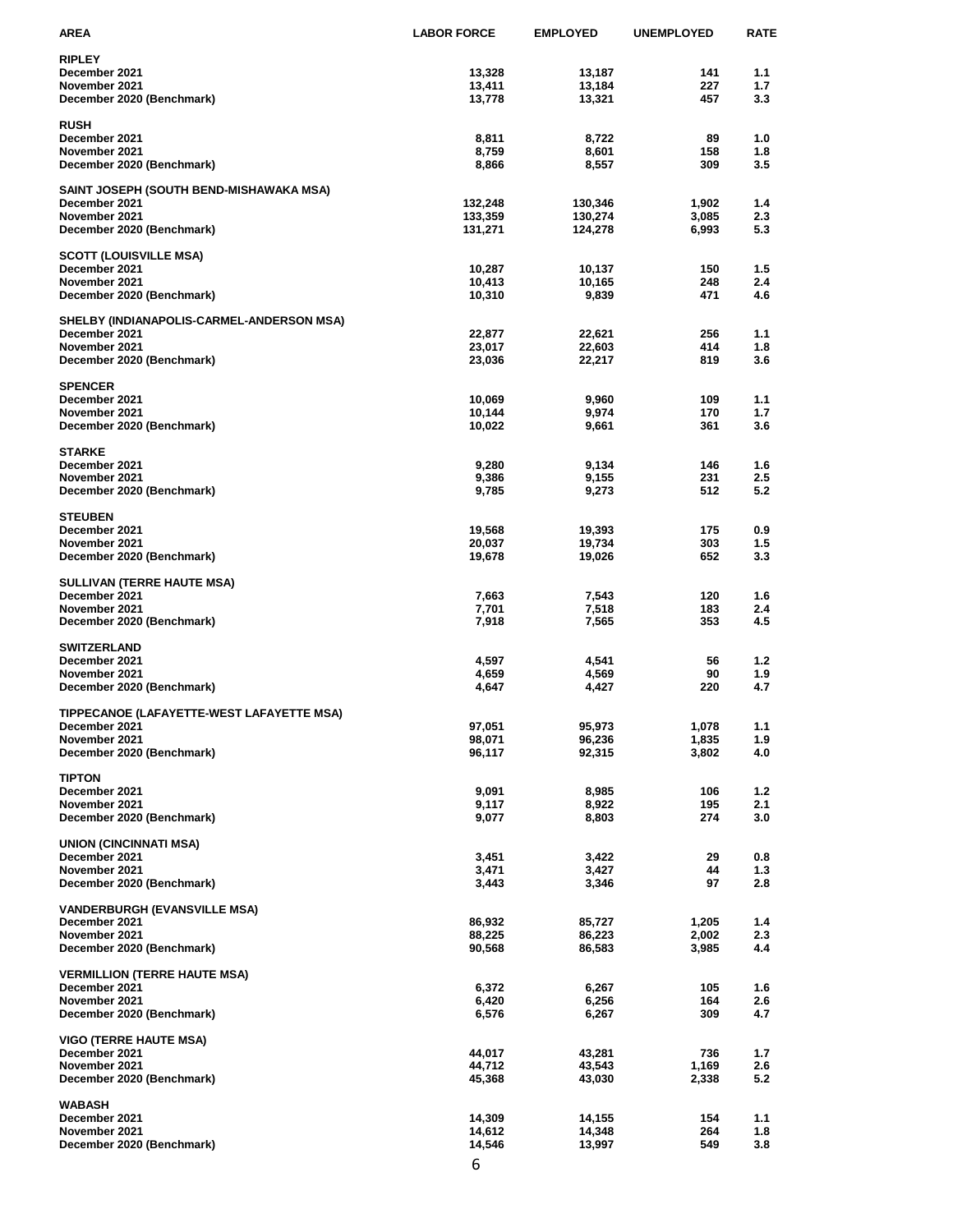| <b>AREA</b>                                | <b>LABOR FORCE</b>                     | <b>EMPLOYED</b>  | <b>UNEMPLOYED</b> | <b>RATE</b>      |
|--------------------------------------------|----------------------------------------|------------------|-------------------|------------------|
| <b>WARREN</b>                              |                                        |                  |                   |                  |
| December 2021                              | 4,042                                  | 4,003            | 39                | 1.0              |
| November 2021                              | 4,028                                  | 3,966            | 62                | 1.5              |
| December 2020 (Benchmark)                  | 4,070                                  | 3,940            | 130               | 3.2              |
|                                            |                                        |                  |                   |                  |
| <b>WARRICK (EVANSVILLE MSA)</b>            |                                        |                  |                   | 1.0              |
| December 2021<br>November 2021             | 30,571<br>30,950                       | 30,255<br>30,435 | 316<br>515        | 1.7              |
| December 2020 (Benchmark)                  | 31,489                                 | 30,513           | 976               | 3.1              |
|                                            |                                        |                  |                   |                  |
| <b>WASHINGTON (LOUISVILLE MSA)</b>         |                                        |                  |                   |                  |
| December 2021                              | 13,421                                 | 13,272           | 149               | 1.1              |
| November 2021                              | 13,426                                 | 13,186           | 240               | 1.8              |
| December 2020 (Benchmark)                  | 13,517                                 | 12,994           | 523               | 3.9              |
| <b>WAYNE</b>                               |                                        |                  |                   |                  |
| December 2021                              | 28,772                                 | 28,377           | 395               | 1.4              |
| November 2021                              | 29,148                                 | 28,521           | 627               | $2.2\phantom{0}$ |
| December 2020 (Benchmark)                  | 29,780                                 | 28,473           | 1,307             | 4.4              |
|                                            |                                        |                  |                   |                  |
| <b>WELLS (FORT WAYNE MSA)</b>              |                                        |                  |                   |                  |
| December 2021                              | 13,951                                 | 13,830           | 121               | 0.9              |
| November 2021                              | 13,980                                 | 13,779           | 201               | 1.4              |
| December 2020 (Benchmark)                  | 14,172                                 | 13,725           | 447               | 3.2              |
| <b>WHITE</b>                               |                                        |                  |                   |                  |
| December 2021                              | 13,234                                 | 13,108           | 126               | 1.0              |
| November 2021                              | 13,249                                 | 13,039           | 210               | 1.6              |
| December 2020 (Benchmark)                  | 13,391                                 | 12,986           | 405               | 3.0              |
|                                            |                                        |                  |                   |                  |
| <b>WHITLEY (FORT WAYNE MSA)</b>            |                                        |                  |                   |                  |
| December 2021<br>November 2021             | 17,019<br>17,125                       | 16,864<br>16,866 | 155<br>259        | 0.9<br>1.5       |
| December 2020 (Benchmark)                  | 17,238                                 | 16,688           | 550               | 3.2              |
|                                            |                                        |                  |                   |                  |
|                                            | <b>CITIES (Population over 25,000)</b> |                  |                   |                  |
| <b>ANDERSON CITY</b>                       |                                        |                  |                   |                  |
| December 2021                              | 22,815                                 | 22,385           | 430               | 1.9              |
| November 2021                              | 23,071                                 | 22,377           | 694               | 3.0              |
| December 2020 (Benchmark)                  | 23,508                                 | 21,980           | 1,528             | 6.5              |
|                                            |                                        |                  |                   |                  |
| <b>BLOOMINGTON CITY</b>                    |                                        |                  |                   |                  |
| December 2021                              | 37,024                                 | 36,671           | 353<br>708        | 1.0<br>1.9       |
| November 2021<br>December 2020 (Benchmark) | 38,077<br>36,583                       | 37,369<br>35,140 | 1,443             | 3.9              |
|                                            |                                        |                  |                   |                  |
| <b>BROWNSBURG TOWN</b>                     |                                        |                  |                   |                  |
| December 2021                              | 15,417                                 | 15,301           | 116               | 0.8              |
| November 2021                              | 15,544                                 | 15,321           | 223               | 1.4              |
| December 2020 (Benchmark)                  | 15,478                                 | 15,006           | 472               | 3.0              |
| <b>CARMEL CITY</b>                         |                                        |                  |                   |                  |
| December 2021                              | 54,392                                 | 54,017           | 375               | 0.7              |
| November 2021                              | 54,768                                 | 54,088           | 680               | 1.2              |
| December 2020 (Benchmark)                  | 54,713                                 | 52,959           | 1,754             | 3.2              |
|                                            |                                        |                  |                   |                  |
| <b>COLUMBUS CITY</b>                       |                                        |                  |                   |                  |
| December 2021                              | 25,214                                 | 24,971           | 243               | 1.0              |
| November 2021                              | 25,486                                 | 25,066           | 420               | 1.6              |
| December 2020 (Benchmark)                  | 25,227                                 | 24,302           | 925               | 3.7              |
| <b>CROWN POINT</b>                         |                                        |                  |                   |                  |
| December 2021                              | 14,633                                 | 14,380           | 253               | 1.7              |
| November 2021                              | 14,836                                 | 14,524           | 312               | 2.1              |
| December 2020 (Benchmark)                  | 14,810                                 | 14,175           | 635               | 4.3              |
|                                            |                                        |                  |                   |                  |
| <b>EAST CHICAGO CITY</b>                   |                                        |                  |                   |                  |
| December 2021                              | 9,118                                  | 8,739            | 379               | 4.2              |
| November 2021<br>December 2020 (Benchmark) | 9,436<br>9,731                         | 8,826<br>8,614   | 610<br>1,117      | 6.5<br>11.5      |
|                                            |                                        |                  |                   |                  |
| <b>ELKHART CITY</b>                        |                                        |                  |                   |                  |
| December 2021                              | 26,781                                 | 26,469           | 312               | 1.2              |
| November 2021                              | 26,989                                 | 26,456           | 533               | 2.0              |
| December 2020 (Benchmark)                  | 26,411                                 | 25,073           | 1,338             | 5.1              |
|                                            |                                        |                  |                   |                  |
| <b>EVANSVILLE CITY</b>                     |                                        |                  |                   |                  |
| December 2021<br>November 2021             | 54,546<br>55,450                       | 53,638<br>53,948 | 908<br>1,502      | 1.7<br>2.7       |
| December 2020 (Benchmark)                  | 57,219                                 | 54,173           | 3,046             | 5.3              |
|                                            |                                        |                  |                   |                  |
| <b>FISHERS CITY</b>                        |                                        |                  |                   |                  |
| December 2021                              | 52,778                                 | 52,356           | 422               | 0.8              |
| November 2021                              | 53,131                                 | 52,425           | 706               | 1.3              |
| December 2020 (Benchmark)                  | 52,746                                 | 51,331           | 1,415             | 2.7              |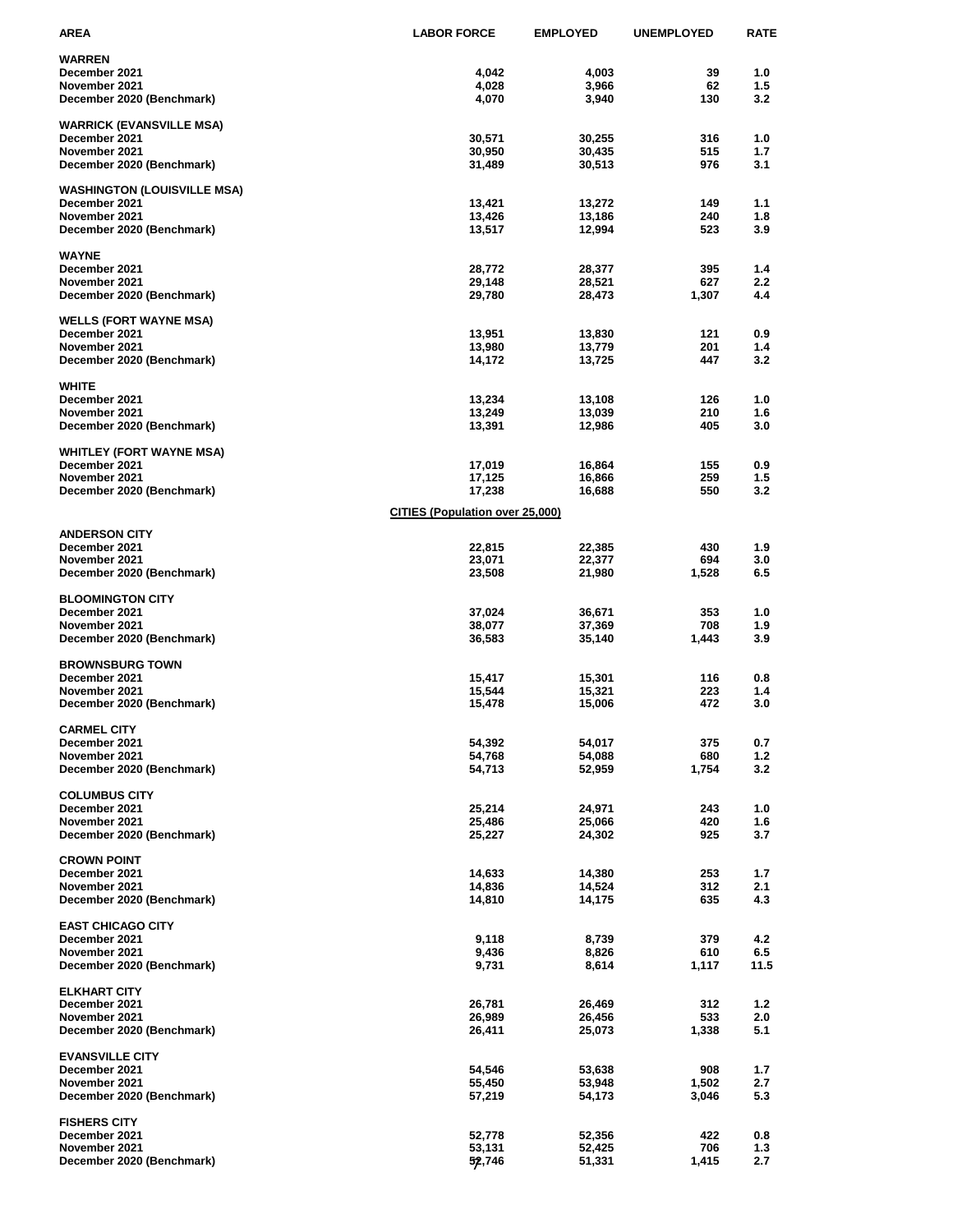| AREA                                        | <b>LABOR FORCE</b> | <b>EMPLOYED</b>  | <b>UNEMPLOYED</b> | <b>RATE</b> |
|---------------------------------------------|--------------------|------------------|-------------------|-------------|
| <b>FORT WAYNE CITY</b>                      |                    |                  |                   |             |
| December 2021                               | 125,552            | 123,812          | 1,740             | 1.4         |
| November 2021                               | 127,163            | 124,252          | 2,911             | 2.3         |
| December 2020 (Benchmark)                   | 128,478            | 122,088          | 6,390             | 5.0         |
|                                             |                    |                  |                   |             |
| <b>FRANKLIN CITY</b>                        |                    |                  |                   |             |
| December 2021                               | 12,298             | 12,163           | 135               | 1.1         |
| November 2021                               | 12,404             | 12,166           | 238               | 1.9         |
| December 2020 (Benchmark)                   | 12,406             | 11,938           | 468               | 3.8         |
| <b>GARY CITY</b>                            |                    |                  |                   |             |
| December 2021                               | 24,628             | 23,426           | 1,202             | 4.9         |
| November 2021                               | 25,773             | 23,660           | 2,113             | 8.2         |
| December 2020 (Benchmark)                   | 26,979             | 23,092           | 3,887             | 14.4        |
|                                             |                    |                  |                   |             |
| <b>GOSHEN CITY</b>                          |                    |                  |                   |             |
| December 2021                               | 18,410             | 18,244           | 166               | 0.9         |
| November 2021                               | 18,506             | 18,235           | 271               | 1.5         |
| December 2020 (Benchmark)                   | 17,908             | 17,281           | 627               | 3.5         |
| <b>GREENWOOD CITY</b>                       |                    |                  |                   |             |
| December 2021                               | 30,835             | 30,510           | 325               | 1.1         |
| November 2021                               | 31,045             | 30,518           | 527               | 1.7         |
| December 2020 (Benchmark)                   | 31,114             | 29,945           | 1,169             | 3.8         |
|                                             |                    |                  |                   |             |
| <b>HAMMOND CITY</b>                         |                    |                  |                   |             |
| December 2021                               | 31,608             | 30,727<br>31,033 | 881               | 2.8         |
| November 2021                               | 32,324             |                  | 1,291             | 4.0         |
| December 2020 (Benchmark)                   | 32,952             | 30,288           | 2,664             | 8.1         |
| <b>HOBART CITY</b>                          |                    |                  |                   |             |
| December 2021                               | 13,710             | 13,303           | 407               | 3.0         |
| November 2021                               | 13,932             | 13,436           | 496               | 3.6         |
| December 2020 (Benchmark)                   | 14,067             | 13,113           | 954               | 6.8         |
|                                             |                    |                  |                   |             |
| <b>INDIANAPOLIS CITY (CONS)</b>             |                    |                  |                   |             |
| December 2021                               | 447,590            | 440,366          | 7,224             | 1.6         |
| November 2021                               | 453,202            | 441,314          | 11,888            | 2.6         |
| December 2020 (Benchmark)                   | 457,610            | 431,378          | 26,232            | 5.7         |
| <b>INDIANAPOLIS CITY (CORE)</b>             |                    |                  |                   |             |
| December 2021                               | 442,788            | 435,619          | 7,169             | 1.6         |
| November 2021                               | 448,339            | 436,557          | 11,782            | 2.6         |
| December 2020 (Benchmark)                   | 452,734            | 426,729          | 26,005            | 5.7         |
|                                             |                    |                  |                   |             |
| <b>JEFFERSONVILLE CITY</b><br>December 2021 | 25,092             | 24,743           | 349               | 1.4         |
| November 2021                               | 25,384             | 24,840           | 544               | 2.1         |
| December 2020 (Benchmark)                   | 25,117             | 23,985           | 1,132             | 4.5         |
|                                             |                    |                  |                   |             |
| <b>KOKOMO CITY</b>                          |                    |                  |                   |             |
| December 2021                               | 23,827             | 23,198           | 629               | 2.6         |
| November 2021                               | 24,625             | 23,321           | 1,304             | 5.3         |
| December 2020 (Benchmark)                   | 24,453             | 22,867           | 1,586             | 6.5         |
| <b>LAFAYETTE CITY</b>                       |                    |                  |                   |             |
| December 2021                               | 37,532             | 36,954           | 578               | 1.5         |
| November 2021                               | 38,016             | 37,055           | 961               | 2.5         |
| December 2020 (Benchmark)                   | 37,622             | 35,546           | 2,076             | 5.5         |
|                                             |                    |                  |                   |             |
| <b>LAWRENCE TOWN</b>                        |                    |                  |                   |             |
| December 2021                               | 26,742             | 26,331           | 411               | 1.5         |
| November 2021<br>December 2020 (Benchmark)  | 26,998<br>27,004   | 26,388<br>25,794 | 610<br>1,210      | 2.3<br>4.5  |
|                                             |                    |                  |                   |             |
| <b>MARION CITY</b>                          |                    |                  |                   |             |
| December 2021                               | 12,166             | 11,953           | 213               | 1.8         |
| November 2021                               | 12,411             | 12,063           | 348               | 2.8         |
| December 2020 (Benchmark)                   | 12,640             | 11,974           | 666               | 5.3         |
|                                             |                    |                  |                   |             |
| <b>MERRILLVILLE TOWN</b>                    |                    |                  |                   |             |
| December 2021<br>November 2021              | 15,738<br>16,172   | 15,293<br>15,446 | 445<br>726        | 2.8         |
| December 2020 (Benchmark)                   | 16,410             | 15,075           | 1,335             | 4.5<br>8.1  |
|                                             |                    |                  |                   |             |
| <b>MICHIGAN CITY CITY</b>                   |                    |                  |                   |             |
| December 2021                               | 12,088             | 11,800           | 288               | 2.4         |
| November 2021                               | 12,396             | 11,904           | 492               | 4.0         |
| December 2020 (Benchmark)                   | 12,835             | 11,650           | 1,185             | 9.2         |
| <b>MISHAWAKA CITY</b>                       |                    |                  |                   |             |
| December 2021                               | 25,906             | 25,588           | 318               | 1.2         |
| November 2021                               | 26,068             | 25,574           | 494               | 1.9         |
| December 2020 (Benchmark)                   | 25,612             | 24,397           | 1,215             | 4.7         |
|                                             |                    |                  |                   |             |